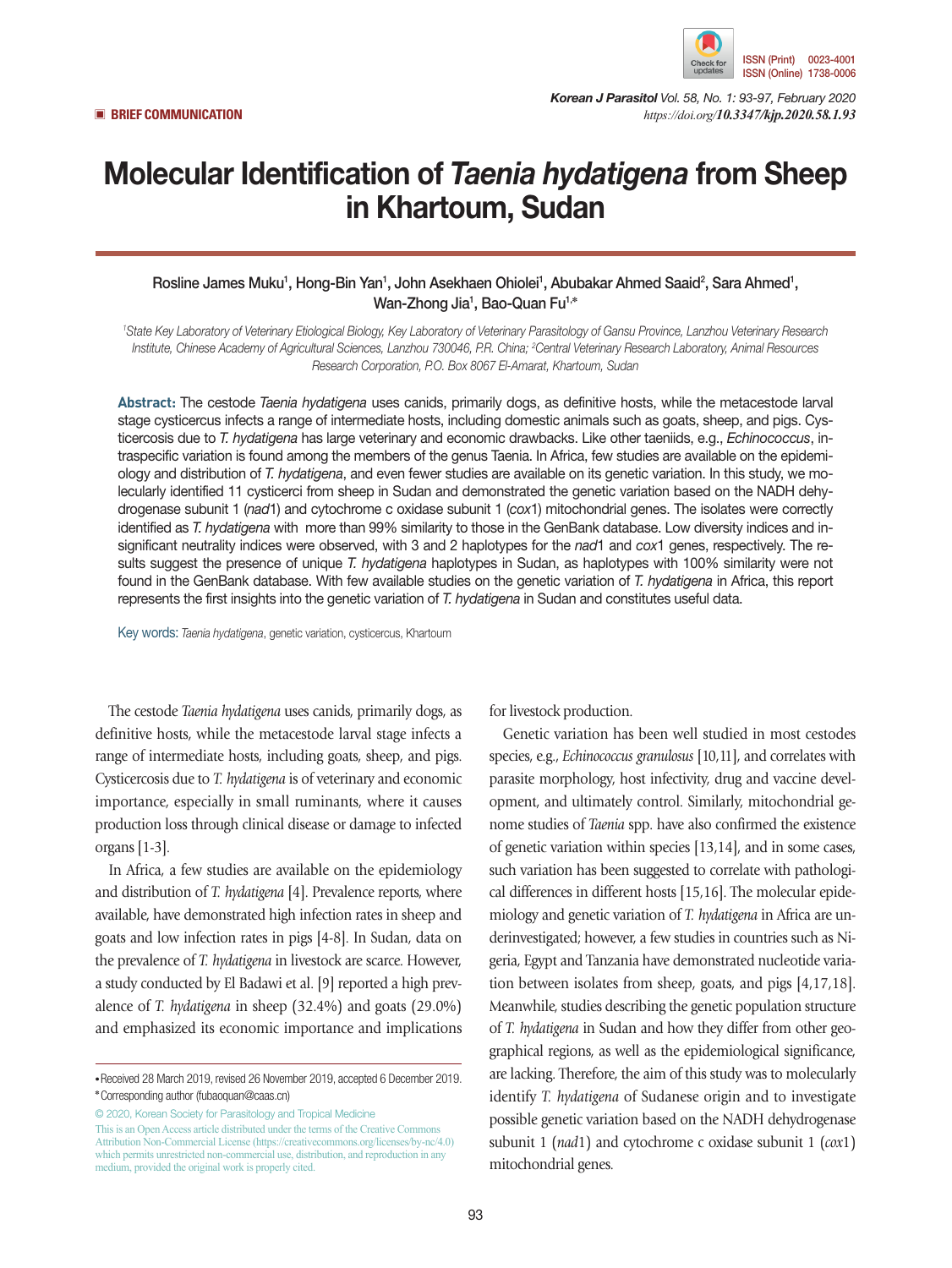

Fig. 1. Map showing study areas. Black dot, region where sheep were slaughtered. Grey region, sheep origin.

Thirty cyst samples (2-5 cm in size) from liver were harvested from slaughtered sheep in various homes in the Western Nile (Al-Hajyosif and Al Gouz)- Khartoum, Sudan, during a meat/slaughtering inspection for the Addha festival (September 2017). A total of 1,500 sheep were examined during the inspection. However, the slaughtered sheep were said to have originated from North Kordofan State and the west White Nile State of Sudan (Fig. 1). DNA was extracted from a portion of each cysticercus using the phenol-chloroform extraction method. Extracted genomic DNA samples were stored at –20˚C until use. PCR amplification of the mitochondrial *nad*1 and *cox*1 genes was performed using the following primer pairs specific for cestode parasites: forward 5′CARTTTCGTAAGGGBCC-WAAWAAGGT and reverse 5′-CCAATTTCYTGAAGTTAACAG-CATCA [19]; and a newly designed forward (5´-AGTCCTGAT-GCTTTTGGGTTCTATGGA-3′) and a previously reported reverse primer (5′-AAGCATGATGCAAAAGGCAAATAAACC-3´) [20], for the *nad*1 and *cox*1 genes, respectively, with expected fragment sizes of 871 and 939 bp, respectively. PCR was conducted in a 25 µl reaction mixture containing 12.5 μl Premix Ex Taq<sup>TM</sup> version 2.0 (Takara Bio, Japan), 10 pmol of each primer, 0.5 μl of genomic DNA extract (20-200 ng), and

RNAse free water up to the final concentration of 25 μl. The reaction was performed under the following conditions: initial denaturation at 95˚C for 5 min, 35 cycles of denaturation at 95°C for 30 sec, annealing at 55°C for 30 sec and elongation at 72˚C for 60 sec, and a final extension at 72˚C for 10 min. Then, 5 μl of the PCR products were analyzed in a 1.5% (w/v) agarose gel stained with GelRed™ while the remainder was sequenced in an ABI3730Xl DNA Analyser (Beijing Tsingke Biotechnology Co., Beijing, PR China).

DNA sequences were viewed and manually corrected for any misread nucleotide and aligned using BioEdit software [21]. The identity of each isolate was confirmed in a BLAST search in the GenBank database using the NCBI BLAST algorithm (https://blast.ncbi.nlm.nih.gov/Blast.cgi). The diversity (nucleotide and haplotype diversity) and neutrality (Fu's Fs and Tajima's D) indices were estimated in DnaSP v.6 [22]. Bayesian phylogeny was inferred based on the *nad*1 and *cox*1 dataset using MrBayes v.3.1.2. Markov chain Monte Carlo (MCMC) sampling was used to assess the posterior distribution of the parameters with a chain length of 2,000,000 states, and 10% was discarded as burn-in. Parameters were logged every 1,000 states. TreeView v.1.6.6. (http://taxonomy.zoology.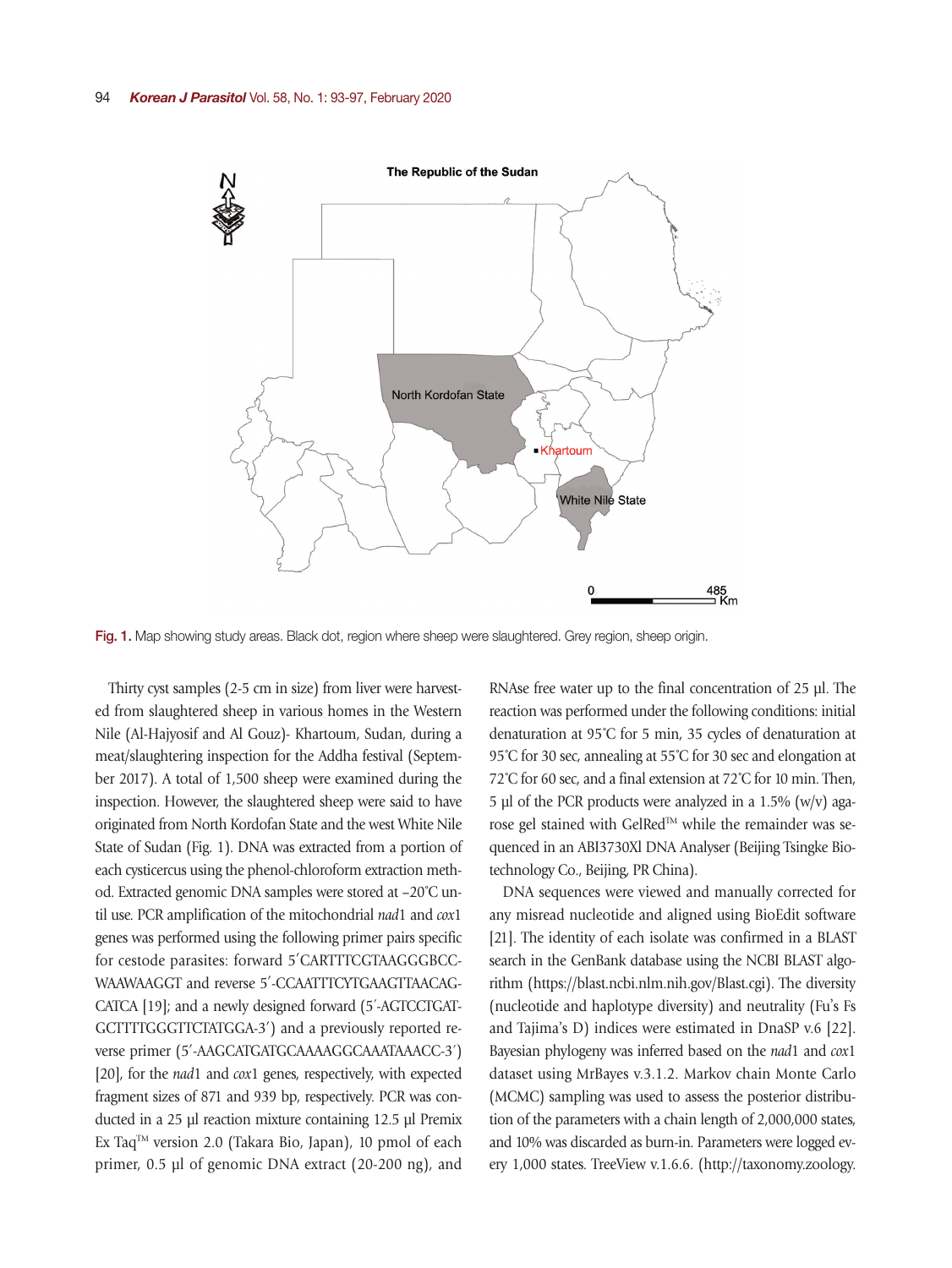

Fig. 2. Bayesian phylogenetic relationship of *T. hydatigena* isolates with other *Taenia* species. (A) *nad*1. (B) *cox*1. Red, Sudanese haplotype representing sheep isolates from this study.

gla.ac.uk/rod/treeview.html) was used to draw/display trees.

Of the 30 cyst samples, successful amplification and sequencing of the *nad*1 and *cox*1 genes identified 11 cysts as *T. hydatigena*. No amplification was observed for the other 19 cysts, even after the process was repeated. The useable nucleotide sequences after correction and editing were 764 and 735 bp for *nad*1 and *cox*1, respectively. These sequences were more than 99% similar to those in the GenBank repository. The Sudanese *T. hydatigena* isolates showed the highest similarity (99.73-99.87%) to the Chinese and Nigerian isolates according to the BLAST query. Due to availability of partial *nad*1 and *cox*1 genes from different geographical locations, phylogenetic analysis was conducted using 677 and 735 bp of the *nad*1 and *cox*1 genes, respectively. The Bayesian phylogeny further confirmed identity of the isolates, as they clustered with other reference *T. hydatigena* sequences from the GenBank database (Supplementary Table S1) and exhibited significant distances from other *Taenia* species (*T. saginata, T. ovis, T. pisiformis, T. solium, T. multiceps*, and *T. asiatica*) (Fig. 2A, B), indicating that all isolates were clearly *T. hydatigena*. This result was also con-

Table 1. Diversity and neutrality indices of a *Taenia hydatigena* population from Sudan based on partial *nad*1 (764 bp) and *cox*1 genes (735 bp)

| Index                      | nad1                  | c <sub>0</sub> x <sub>1</sub> |
|----------------------------|-----------------------|-------------------------------|
| No. of isolates            | 11                    | 9                             |
| No. of mutations           | $\overline{4}$        | $\overline{2}$                |
| Parsimony informative site | 1                     | ∩                             |
| No. of haplotypes          | 3                     | $\mathcal{P}$                 |
| Haplotype diversity (Hd)   | $0.345 \pm 0.172$     | $0.222 \pm 0.166$             |
| Nucleotide diversity $(n)$ | $0.00114 \pm 0.00059$ | $0.00060 \pm 0.00045$         |
| Tajima's D                 | $-1.32167$            | $-1.3624$                     |
| Fu's Fs                    | 0.323                 | 0.671                         |

firmed by the posterior probability (PP) values between the isolates, although a few had PP values <0.70. This low nodal support value between *T. hydatigena* species was also recently reported in Nigeria [18]. The nucleotide sequences of *cox*1 and *nad*1 genes representing *T. hydatigena* isolates from the present study were deposited in GenBank under the following accession numbers (*cox*1: MN114527 and MN114528; *nad*1: MN 114529-MN114531).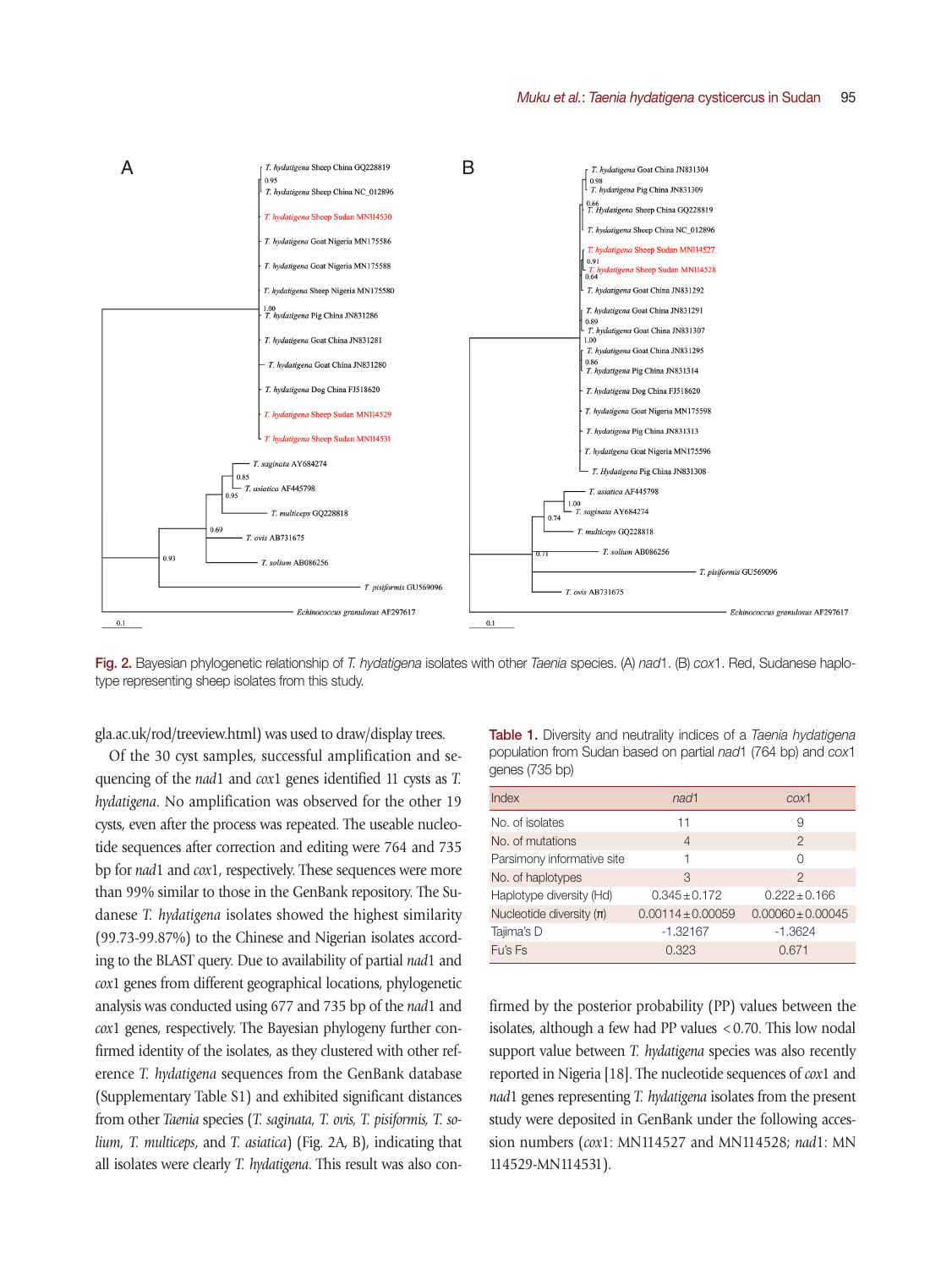Analysis on the *nad*1 (764 bp) and *cox*1 (735 bp) mitochondrial gene sequences revealed 4 (1 parsimony informative) and 2 mutations (not parsimony informative), respectively. No deletions or insertions were observed. Low haplotype (Hd) and nucleotide  $(\pi)$  diversities were observed (Table 1). Regardless of small sample size, the observed *nad*1 Hd was comparable to *T. hydatigena* populations reported in dogs and goats, although with a lower π compared to the *T. hydatigena* populations from the same study [29]. A comparison of the *cox*1 diversity indices also revealed lower Hd and  $\pi$  than the populations from Italian, Iranian, and Palestinian sheep [29]. Meanwhile, comparable data from an African host on the diversity indices of *T. hydatigena* are lacking [4,17]. However, compared with the recent report from Nigeria [18], the Sudanese *T. hydatigena* isolates showed lower genetic variation.

Based on the *nad*1 gene, 3 haplotypes were observed, with the nSDN1 haplotype constituting 81.8% (9/11) of the population. All haplotypes were separated from each other by no more than a 3-point mutational difference. The number of haplotypes based on the *cox*1 gene was lower compared to the number of haplotypes (4) reported among a *T. hydatigena* population of Tanzanian sheep and goats [4] but similar to the number of haplotypes reported in Nigerian sheep [18]. The comparison of the nucleotide sequences from this study with the deposited sequences in the GenBank database yielded no haplotype with 100% identity, which could suggest the presence of unique haplotypes in Sudan and is consistent with previous reports of the existence of geographically distinct species of *T. hydatigena* [29]. Nonetheless, with limited sample size and the use of short mitochondrial DNA (mtDNA) fragments, further investigation would be necessary to understand and clearly describe the genetic differences and relationships between Sudanese *T. hydatigena* isolates and those from different geographical regions. Furthermore, we observed negative insignificant values of Tajima's *D* and insignificant positive Fu's Fs values (Table 1), indicating inconsistencies with population expansion or a non-significant deviation from neutrality. As expected, although the low sample size may not reflect the actual status of the parasite population in Sudan, it provides a clue to the genetic status of the *T. hydatigena* population in the country.

The genetic ecology of most parasites of medical and veterinary importance has been found to contribute to understanding the epidemiology and control of parasitic infections. In this study, the results suggest some degree of genetic variation among Sudanese *T. hydatigena* isolates based on partial *nad*1 and *cox*1 mitochondrial genes. While the isolates were highly similar to isolates from other locations, no 100% match was observed. Globally, there still is a dearth of information on the genetic variation of *T. hydatigena* species, and with few available studies from Africa, this report contributes significant preliminary data on the genetic variation of *T. hydatigena* species in Sudan. Finally, we recommend that molecular investigations that include large sample sizes and utilize complete mitochondrial gene markers in addition to the *nad*1 and *cox*1 genes be considered in the future to provide further insight regarding the genetic variation and population structure of *T. hydatigena* in Sudan.

## ACKNOWLEDGMENTS

This study was supported by the National Key Research and Development Plan (2017YFD0501301, 2017YFD0501302), the Central Public-interest Scientific Institution Basal Research Fund (1610312016012, 1610312017001) and innovation fund 1 of the Chinese Academy of Agricultural Sciences (CAAS), while a scholarship was provided by the Chinese Government Scholarship (CGS) Programme of the Peoples Republic of China for Rosline James Muku.

### CONFLICT OF INTEREST

The authors declare no conflict of interest related to this study.

### **REFERENCES**

- 1. Kusiluka L, Kambarage D, Harrison L, Daborn C, Matthewman R. Causes of morbidity and mortality in goats in Morogoro district, Tanzania: The influence of management. Small Rumin Res 1998; 29: 167-172.
- 2. Christodoulopoulos G, Theodoropoulos G, Petrakos G. Epidemiological survey of cestode-larva disease in Greek sheep flocks. Vet Parasitol 2008; 153: 368-373.
- 3. Saulawa M, Magaji A, Faleke O, Mohammed A, Kudi A, Musawa A, Sada A, Ugboma A, Akawu B, Sidi S. Prevalence of *Cysticercus tenuicollis* cysts in sheep slaughtered at Sokoto abattoir, Sokoto state, Nigeria. Sokoto J Vet Sci 2011; 9: 24-27.
- 4. Braae UC, Kabululu M, Nørmark ME, Nejsum P, Ngowi HA, Johansen MV. *Taenia hydatigena* cysticercosis in slaughtered pigs, goats, and sheep in Tanzania. Trop Anim Health Prod 2015; 47: 1523-1530.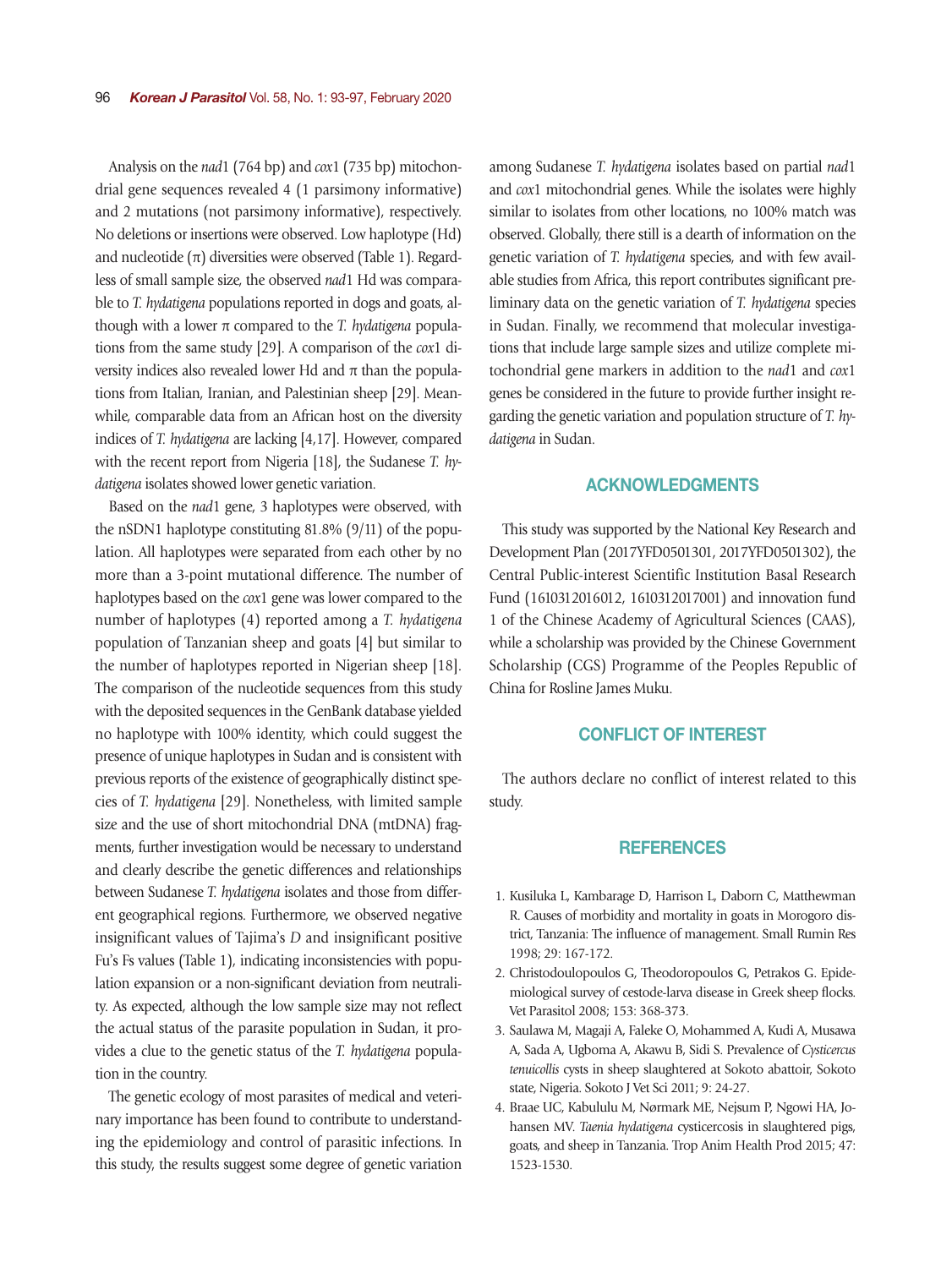- 5. Fakae B. The epidemiology of helminthosis in small ruminants under the traditional husbandry system in eastern Nigeria. Vet Res Commun 1990; 14: 381-391.
- 6. Sissay MM, Uggla A, Waller PJ. Prevalence and seasonal incidence of larval and adult cestode infections of sheep and goats in eastern Ethiopia. Trop Anim Health Prod 2008; 40: 387-394.
- 7. Belem A, Kabore A, Bessin R. Gastrointestinal helminthes of sheep in the central, eastern and northern part of Burkina Faso. Bull Anim Health Prod Afr 2005; 53: 13-23.
- 8. Attindehou S, Salifou S. Epidemiology of cestodes infections in sheep and goats in Benin. Vet Res 2012; 5: 59-62.
- 9. El Badawi KS, El Gezuli AY, Eisa AM, Slepnev NK. Incidence of *Cysticercus tenuicollis* in animals slaughtered for human consumption in Sudan. Sudan J Vet Sci Anim Husb 1978; 19: 87-91.
- 10. Bowles J, Blair D, McManus DP. Genetic variants within the genus *Echinococcus* identified by mitochondrial DNA sequencing. Mol Biochem Parasitol 1992; 54: 165-174.
- 11. Lavikainen A, Lehtinen MJ, Meri T, Hirvelä-Koski V, Meri S. Molecular genetic characterization of the Fennoscandian cervid strain, a new genotypic group (G10) of *Echinococcus granulosus*. Parasitology 2003; 127: 207-215.
- 12. Nakao M, Li T, Han X, Ma X, Xiao N, Qiu J, Wang H, Yanagida T, Mamuti W, Wen H, Moro PL, Giraudoux P, Craig PS, Ito A. Genetic polymorphisms of *Echinococcus* tapeworms in China as determined by mitochondrial and nuclear DNA sequences. Int J Parasitol 2010; 40: 379-385.
- 13. Ito A, Yamasaki H, Nakao M, Sako Y, Okamoto M, Sato MO, Nakaya K, Margono SS, Ikejima T, Kassuku AA, Afonso SMS, Ortiz WB, Plancarte A, Zoli A, Geerts S, Craig PS. Multiple genotypes of *Taenia solium* ramifications for diagnosis, treatment and control. Acta Trop 2003; 87: 95-101.
- 14. Zhang Y, Zhao W, Yang D, Tian Y, Zhang W, Liu A. Genetic characterization of three mitochondrial gene sequences of goat/ sheep-derived *Coenurus cerebralis* and *Cysticercus tenuicollis* isolates in Inner Mongolia, China. Parasite 2018; 25: 1.
- 15. Maravilla P, Gonzalez-Guzman R, Zuniga G, Peniche A, Dominguez-Alpizar JL, Reyes-Montes R, Flisser A. Genetic polymorphism in *Taenia solium* cysticerci recovered from experimental infections in pigs. Infect Genet Evol 2008; 8: 213-216.
- 16. Vega R, Pinero D, Ramanankandrasana B, Dumas M, Bouteille B, Fleury A, Sciutto E, Larralde C, Fragoso G. Population genetic structure of *Taenia solium* from Madagascar and Mexico: implications for clinical profile diversity and immunological technology. Int J Parasitol 2003; 33: 1479-1485.
- 17. Omar MA, Elmajdoub LO, Al-Aboody MS, Elsify AM, Elkhtam AO, Hussien AA. Molecular characterization of *Cysticercus tenuicollis* of slaughtered livestock in Upper Egypt governorates. Asian Pac J Trop Biomed 2016; 6: 706-708.
- 18. Ohiolei JA, Luka J, Zhu GQ, Yan HB, Li L, Magaji AA, Alvi MA, Wu YT, Li JQ, Fu BQ, Jia WJ. First molecular description, phylogeny, and genetic variation of *Taenia hydatigena* from Nigerian sheep and goats based on three mitochondrial genes. Parasit Vectors 2019; 12: 520.
- 19. Jia WZ, Yan HB, Guo AJ, Zhu XQ, Wang YC, Shi WG, Chen HT, Zhan F, Zhang SH, Fu BQ, Littlewood DT, Cai XP. Complete mitochondrial genomes of *Taenia multiceps, T. hydatigena* and *T. pisiformis*: additional molecular markers for a tapeworm genus of human and animal health significance. BMC Genomics 2010; 11: 447.
- 20. Wu Y, Li L, Zhu G, Li W, Zhang N, Li S, Yao G, Tian W, Fu B, Yin H, Zhu X, Yan H, Jia W. Mitochondrial genome data confirm that yaks can serve as the intermediate host of *Echinococcus canadensis* (G10) on the Tibetan Plateau. Parasit Vectors. 2018; 11: 166.
- 21. Hall TA. BioEdit: a user-friendly biological sequence alignment editor and analysis program for Windows 95/98/NT. Nucl Acids Symp Ser 1999; 41: 95-98.
- 22. Rozas J, Ferrer-Mata A, Sanchez-DelBarrio JC, Guirao-Librado P, Remos-Onsins SE, Sanchez-Gracia A. DnaSP 6: DNA sequence polymorphism analysis of large data set. Mol Biol Evol 2017; 34: 3299-3302.
- 23. Liu GH, Lin RQ, Li MW, Liu W, Liu Y, Yuan ZG, Song HQ, Zhao GH, Zhang KX, Zhu XQ. The complete mitochondrial genomes of three cestode species of *Taenia* infecting animals and humans. Mol Biol Rep 2011; 38: 2249-2256.
- 24. Jeon HK, Kim KH, Eom KS. Complete sequence of the mitochondrial genome of *Taenia saginata*: comparison with *T. solium*  and *T. asiatica*. Parasitol Int 2007; 56: 243-246.
- 25. Jeon HK, Eom KS. *Taenia asiatica* and *Taenia saginata*: genetic divergence estimated from their mitochondrial genomes. Exp Parasitol 2006; 113: 58-61.
- 26. Nakao M, Lavikainen A, Iwaki T, Haukisalmi V, Konyaev S, Oku Y, Okamoto M, Ito A. Molecular phylogeny of the genus *Taenia*  (Cestoda: Taeniidae): Proposals for the resurrection of *Hydatigera Lamarck*, 1816 and the creation of a new genus *Versteria*. Int J Parasitol 2013; 43: 427-437.
- 27. Nakao M, Sako Y, Ito A. The Mitochondrial Genome of the Tapeworm *Taenia solium*: a finding of the abbreviated stop codon U. J Parasitol 2003; 89: 633-635.
- 28. Le TH, Pearson MS, Blair D, Dai N, Zhang LH, McManus DP. Complete mitochondrial genomes confirm the distinctiveness of the horse-dog and sheep-dog strains of *Echinococcus granulosus*. Parasitology 2002; 124: 97-112.
- 29. Boufana B, Scala A, Lahmar S, Pointing S, Craig PS, Dessì G, Zidda A, Pipia AP, Varcasia A. A preliminary investigation into the genetic variation and population structure of *Taenia hydatigena* from Sardinia, Italy. Vet Parasitol 2015; 214: 67-74.